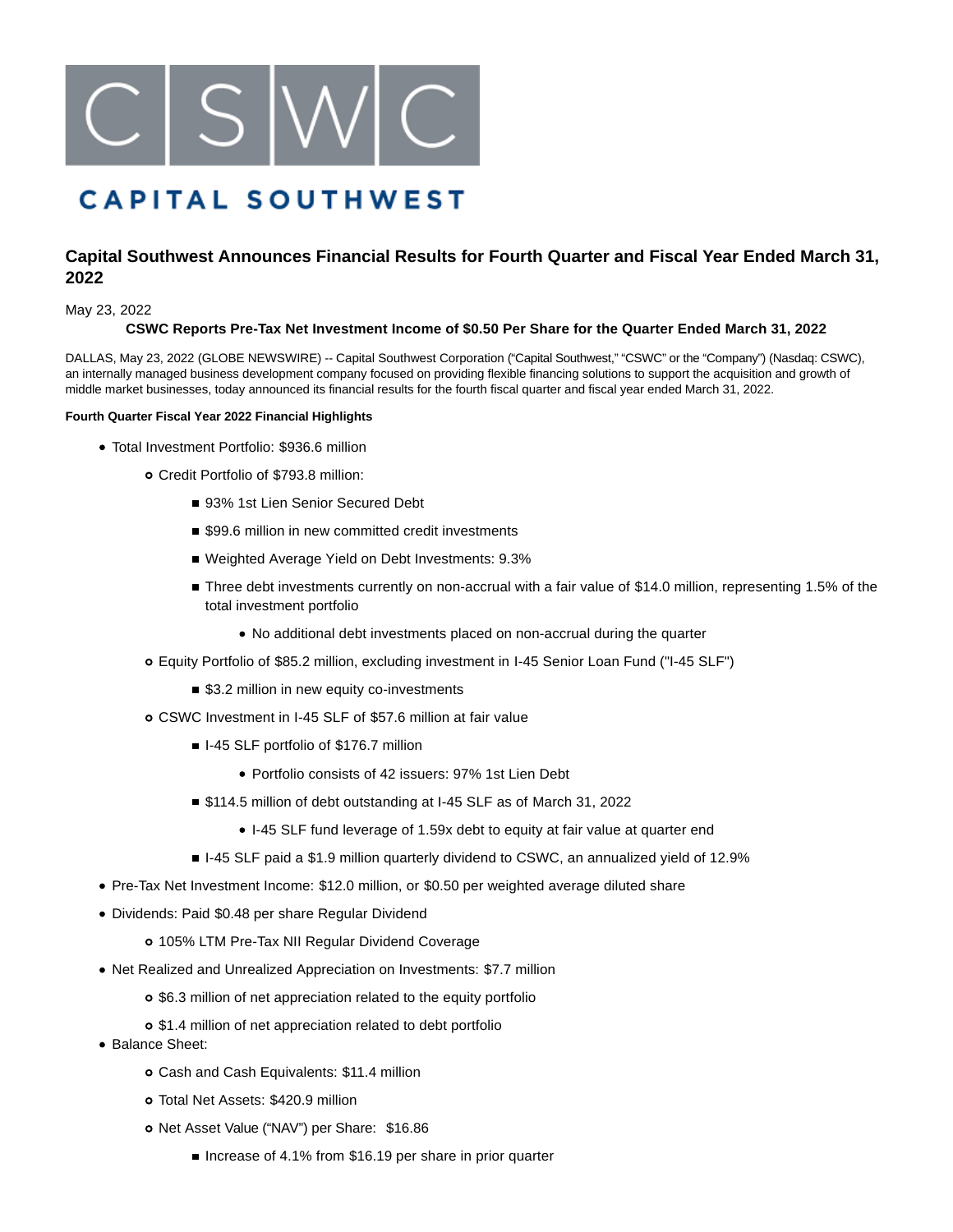#### **Fiscal Year 2022 Financial Highlights**

- Total Investment Portfolio: Increased by \$248.2 million (Fair Value), from \$688.4 million to \$936.6 million, representing 36.1% growth, during the year
	- Credit Portfolio increased by \$221.2 million
- Operating Leverage: Decreased to 2.20% as of March 31, 2022 from 2.42% as of March 31, 2021
- Pre-Tax Net Investment Income: \$43.3 million for the fiscal year, or \$1.90 per weighted average diluted share versus \$1.79 per weighted average diluted share in the prior fiscal year, representing 6% growth
- Dividends: Declared and Paid Total Dividends of \$2.52 per share
	- o \$1.82 per share in regular dividends
	- \$0.70 per share in supplemental dividends
	- Undistributed Taxable Income ("UTI") balance at the end of the fiscal year ended March 31, 2022 was \$0.47 per share

In commenting on the Company's results, Bowen Diehl, President and Chief Executive Officer, stated, "Fiscal year 2022 was another impressive year of asset growth and portfolio performance, as highlighted by our 36% net growth in investments at fair value and 10% growth in regular dividends paid. Our credit portfolio consists of 93% 1st lien senior secured debt, while our equity co-investment portfolio, representing 9% of our total assets, continues to produce attractive gains for our shareholders from many of the growing lower middle market companies. In fact, our equity co-investment portfolio generated almost \$24 million in realized and unrealized gains during the year. Our internally managed structure continued to generate operating efficiencies as our operating leverage improved to 2.2%, which was down from 2.4% in the prior fiscal year. We further strengthened our balance sheet by raising almost \$250 million in unsecured debt and equity capital during the fiscal year. Finally, during the year we began operating our wholly-owned small business investment company ("SBIC") subsidiary and have received \$80 million in total leverage commitments from the Small Business Administration ("SBA"). We believe the construction of our investment portfolio and our balance sheet capitalization has us well positioned for any economic environment moving forward."

#### **Fourth Quarter Fiscal Year 2022 Investment Activities**

During the quarter ended March 31, 2022, the Company originated \$102.8 million in new commitments, consisting of investments in three new portfolio companies totaling \$50.0 million, two refinancing transactions totaling \$40.9 million, and add-on commitments in eight existing portfolio companies totaling \$11.9 million. New portfolio company investment transactions that closed during the quarter ended March 31, 2022 are summarized as follows:

**ATS Operating, LLC, \$18.5 million 1st Lien Senior Secured Debt, \$2.5 million Revolving Loan, \$1.0 million Equity:** America's Thrift Store is a thrift retailer with locations throughout the Southeast.

**Zips Car Wash, LLC, \$20.0 million Delayed Draw Term Loan:** Zips Car Wash operates a number of car washes in the South, Southeast, Mid-Atlantic and Mountain West.

Cadmium, LLC, \$7.4 million 1st Lien Senior Secured Debt, \$0.6 million Revolving Loan: Cadmium, LLC is a fully-integrated, end-to-end event and continuous learning management platform for knowledge-driver end markets.

During the quarter ended March 31, 2022, the Company received full prepayments on four debt investments totaling \$49.2 million.

**American Nuts Operations LLC:** Proceeds of \$18.7 million, generating an IRR of 12.6%. The prepayment was associated with a refinancing transaction in which CSWC participated.

**Alliance Sports Group, L.P.:** Proceeds of \$11.5 million, generating an IRR of 13.1%.

**Allover Media, LLC:** Proceeds of \$11.3 million, generating an IRR of 14.7%.

GS Operating, LLC (dba Gexpro): Proceeds of \$7.7 million, generating an IRR of 10.4%. The prepayment was associated with a refinancing transaction in which CSWC participated.

#### **Fourth Quarter Fiscal Year 2022 Operating Results**

For the quarter ended March 31, 2022, Capital Southwest reported total investment income of \$21.0 million, compared to \$22.3 million in the prior quarter. The decrease in total investment income was primarily attributable to an increase in prepayment fees received in the prior quarter, partially offset by an increase in average debt investments outstanding.

For the quarter ended March 31, 2022, total operating expenses (excluding interest expense) were \$4.1 million as compared to \$5.8 million in the prior quarter. The decrease was primarily related to an increase in accrued bonus compensation in the prior quarter.

For the quarter ended March 31, 2022, interest expense was \$4.9 million as compared to the \$4.7 million in the prior quarter. The increase during the quarter was due to an increase in average debt outstanding as compared to the prior quarter.

For the quarter ended March 31, 2022, total pre-tax net investment income was \$12.0 million, compared to \$11.8 million in the prior quarter.

During the quarter ended March 31, 2022, Capital Southwest recorded total net realized and unrealized gains on investments of \$7.7 million, compared to \$0.7 million in the prior quarter. For the quarter ended March 31, 2022, this included total net realized and unrealized gains on equity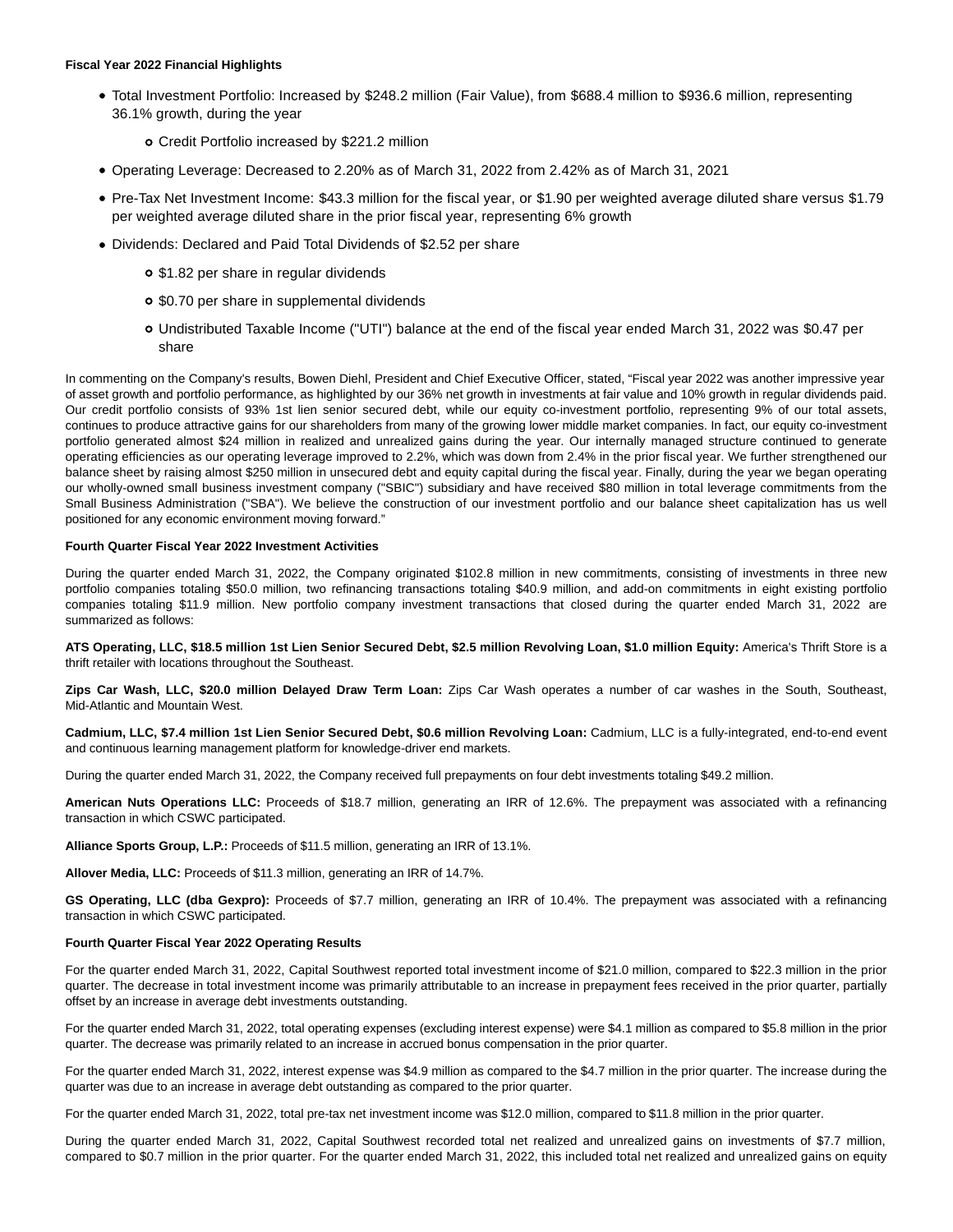investments of \$6.3 million and net realized and unrealized gains on debt investments of \$1.4 million. The net increase in net assets resulting from operations was \$19.7 million for the quarter, compared to \$12.6 million in the prior quarter.

The Company's NAV per share at March 31, 2022 was \$16.86, as compared to \$16.19 at December 31, 2021. The increase in NAV per share from the prior quarter is primarily due to net unrealized appreciation on the investment portfolio and issuance of common stock at a premium to NAV per share under the Equity ATM Program (as described below).

#### **Fiscal Year 2022 Operating Results**

For the year ended March 31, 2022, Capital Southwest reported total investment income of \$82.2 million, compared to \$68.1 million in the prior year. The increase in investment income was primarily attributable to an increase in average debt investments outstanding and an increase in prepayment fees received during the current year.

For the year ended March 31, 2022, total operating expenses (excluding interest expense) were \$19.0 million, compared to \$16.0 million in the prior year. The increase in operating expenses was primarily attributable to an increase in bonus accrual based on the Company's performance, as well as an increase in independent director compensation and the addition of a new independent board member. The increase was also attributable to increased costs related to insurance, valuations and employee recruiting during the current year.

For the year ended March 31, 2022, there was interest expense of \$19.9 million, compared to \$17.9 million in the prior year. The increase in interest expense during the year was due to an increase in average debt outstanding as compared to the prior year, partially offset by a decrease in the weighted average interest rate on our total debt.

For the year ended March 31, 2022, total pre-tax net investment income was \$43.3 million, compared to \$34.1 million in the prior year.

For the year ended March 31, 2022, there was tax expense of \$0.6 million recorded, compared to \$2.4 million in the prior year. The decrease in tax expense was due primarily to the write-off of the deferred tax asset at Capital Southwest Management Corporation at the time of the merger with and into CSWC in the prior year, as well as a decrease in excise tax during the current year.

During the year ended March 31, 2022, Capital Southwest recorded total net realized and unrealized gains on investments of \$17.3 million, which included net realized and unrealized gains on equity investments of \$20.6 million, net realized and unrealized losses on debt investments of \$0.5 million and net unrealized losses on I-45 SLF of \$2.8 million. The net increase in net assets resulting from operations was \$42.8 million for the year, compared to the net increase in net assets resulting from operations of \$50.9 million in the prior year. The decrease was primarily due to a realized loss on extinguishment of debt recognized in the year ended March 31, 2022 in connection with the redemption of the 5.375% Notes due 2024.

The Company's NAV per share at March 31, 2022 was \$16.86, as compared to \$16.01 at March 31, 2021. The increase in NAV per share from the prior year was primarily due to net realized and unrealized appreciation on investments and the issuance of common stock at a premium to NAV per share under the Equity ATM Program.

#### **Liquidity and Capital Resources**

At March 31, 2022, Capital Southwest had approximately \$11.4 million in unrestricted cash and money market balances, \$205.0 million of total debt outstanding on the Credit Facility (as defined below), \$138.7 million, net of unamortized debt issuance costs, of the January 2026 Notes (as defined below) outstanding, \$146.5 million, net of unamortized debt issuance costs, of the October 2026 Notes (as defined below) outstanding and \$38.4 million, net of unamortized debt issuance costs, of SBA Debentures (as defined below) outstanding. As of March 31, 2022, Capital Southwest had \$126.3 million in available borrowings under the Credit Facility and \$40.0 million in undrawn SBA Debenture commitments. The regulatory debt to equity ratio at the end of the quarter was 1.16 to 1.

On March 4, 2019, the Company established an "at-the-market" offering (the "Equity ATM Program"), pursuant to which the Company may offer and sell, from time to time through sales agents, shares of its common stock having an aggregate offering price of up to \$100,000,000. On May 26, 2021, the Company (i) increased the maximum amount of shares of its common stock to be sold through the Equity ATM Program to \$250,000,000 from \$100,000,000 and (ii) reduced the commission paid to the sales agents for the Equity ATM Program to 1.5% from 2.0% of the gross sales price of shares of the Company's common stock sold through the sales agents pursuant to the Equity ATM Program on and after May 26, 2021.

During the quarter ended March 31, 2022, the Company sold 1,037,297 shares of its common stock under the Equity ATM Program at a weightedaverage price of \$24.27 per share, raising \$25.2 million of gross proceeds. Net proceeds were \$24.8 million after commissions to the sales agents on shares sold. During the year ended March 31, 2022, the Company sold 3,872,031 shares of its common stock under the Equity ATM Program at a weighted-average price of \$25.73 per share, raising \$99.6 million of gross proceeds. Net proceeds were \$98.1 million, after deducting commissions to the sales agents on shares sold.

Cumulative to date, the Company has sold 8,177,660 shares of its common stock under the Equity ATM Program at a weighted-average price of \$22.44, raising \$183.5 million of gross proceeds. Net proceeds were \$180.3 million after commissions to the sales agents on shares sold. As of March 31, 2022, the Company has \$66.5 million available under the Equity ATM Program.

In August 2021, the Company issued \$100.0 million in aggregate principal amount of 3.375% Notes due 2026 (the "Existing October 2026 Notes"). The Existing October 2026 Notes were issued at a price of 99.418% of the aggregate principal amount of the Existing October 2026 Notes, resulting in a yield-to-maturity of 3.5%. In November 2021, the Company issued an additional \$50.0 million in aggregate principal amount of the October 2026 Notes (the "Additional October 2026 Notes" together with the Existing October 2026 Notes, the "October 2026 Notes"). The Additional October 2026 Notes were issued at a price of 99.993% of the aggregate principal amount, resulting in a yield-to-maturity of approximately 3.375% at issuance. The Additional October 2026 Notes are treated as a single series with the Existing October 2026 Notes under the indenture and had the same terms as the Existing October 2026 Notes. The October 2026 Notes mature on October 1, 2026 and may be redeemed in whole or in part at any time prior to July 1, 2026, at par plus a "make-whole" premium, and thereafter at par. The October 2026 Notes bear interest at a rate of 3.375% per year, payable semi-annually in arrears on April 1 and October 1 of each year. The October 2026 Notes are the direct unsecured obligations of the Company and rank pari passu with our other outstanding and future unsecured unsubordinated indebtedness and are effectively or structurally subordinated to all of our existing and future secured indebtedness, including borrowings under our Credit Facility and the SBA Debentures.

In August 2016, CSWC entered into a senior secured credit facility (as amended, restated, supplemented or otherwise modified from time to time, the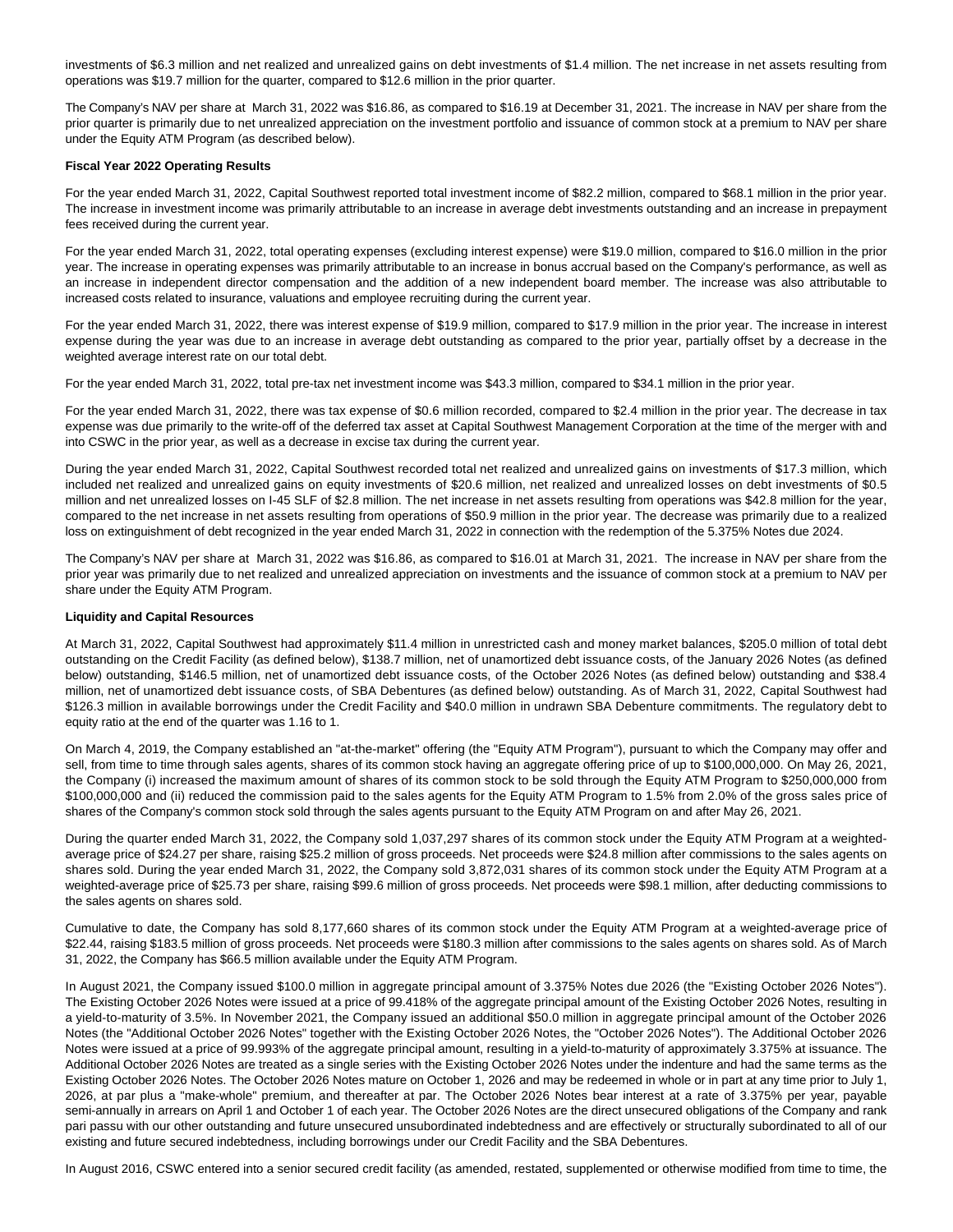"Credit Facility") to provide additional liquidity to support its investment and operational activities. The Credit Facility contains an accordion feature that allows CSWC to increase the total commitments under the Credit Facility up to \$400 million from new and existing lenders on the same terms and conditions as the existing commitments. On August 9, 2021, CSWC entered into the Second Amended and Restated Senior Secured Revolving Credit Agreement (the "Credit Agreement"). Prior to the Credit Agreement, (1) borrowings under the Credit Facility accrued interest on a per annum basis at a rate equal to the applicable LIBOR rate plus 2.50% with no LIBOR floor, and (2) the total borrowing capacity was \$340 million with commitments from a diversified group of eleven lenders. The Credit Agreement (1) decreased the total borrowing capacity under the Credit Facility to \$335 million with commitments from a diversified group of ten lenders, (2) reduced the interest rate on borrowings to LIBOR plus 2.15% with no LIBOR floor and removed conditions related thereto as previously set forth in the Amended and Restated Senior Secured Revolving Credit Agreement, and (3) extended the end of the Credit Facility's revolver period from December 21, 2022 to August 9, 2025 and extended the final maturity from December 21, 2023 to August 9, 2026. The Credit Agreement also modified certain covenants in the Credit Facility, including, among other things, to increase the minimum obligors' net worth test from \$180 million to \$200 million. CSWC pays unused commitment fees of 0.50% to 1.00% per annum, based on utilization, on the unused lender commitments under the Credit Facility.

On May 11, 2022, CSWC entered into Amendment No. 2 (the "Amendment") to the Credit Agreement. The Amendment changed the benchmark interest rate from LIBOR to Term SOFR. In addition, on May 11, 2022, CSWC entered into an Incremental Commitment Agreement, pursuant to which the total commitments under the Credit Agreement increased from \$335 million to \$380 million.

On April 20, 2021, our wholly owned subsidiary, Capital Southwest SBIC I, LP ("SBIC I"), received a license from the SBA to operate as an SBIC under Section 301(c) of the Small Business Investment Act of 1958, as amended. The SBIC license allows SBIC I to obtain leverage by issuing SBA-guaranteed debentures ("SBA Debentures"), subject to the issuance of a leverage commitment by the SBA. SBA debentures are loans issued to an SBIC which have interest payable semi-annually and a ten-year maturity. The interest rate is fixed shortly after issuance at a market-driven spread over U.S. Treasury Notes with ten-year maturities. Current statutes and regulations permit SBIC I to borrow up to \$175 million in SBA Debentures with at least \$87.5 million in regulatory capital, subject to SBA approval. On May 25, 2021, SBIC I received a leverage commitment from the SBA in the amount of \$40.0 million to be issued on or prior to September 30, 2025. On January 28, 2022, SBIC I received an additional leverage commitment in the amount of \$40.0 million to be issued on or prior to September 30, 2026.

In November 2015, I-45 SLF entered into a senior secured credit facility led by Deutsche Bank. The I-45 credit facility has total commitments outstanding of \$150 million from a group of four bank lenders, which is scheduled to mature in March 2026. Borrowings under the I-45 credit facility bear interest at a rate equal to LIBOR plus 2.15%. As of March 31, 2022, I-45 SLF had \$115 million in borrowings outstanding under its credit facility.

#### **Share Repurchase Program**

On July 28, 2021, the Company's board of directors (the "Board") approved a share repurchase program authorizing the Company to repurchase up to \$20 million of its outstanding shares of common stock in the open market at certain thresholds below its NAV per share, in accordance with guidelines specified in Rules 10b5-1(c)(1)(i)(B) and 10b-18 under the Securities Exchange Act of 1934. On August 31, 2021, the Company entered into a share repurchase agreement, which became effective immediately, and the Company will cease purchasing its common stock under the share repurchase program upon the earlier of, among other things: (1) the date on which the aggregate purchase price for all shares equals \$20 million including, without limitation, all applicable fees, costs and expenses; or (2) upon written notice by the Company to the broker that the share repurchase agreement is terminated. During the year ended March 31, 2022, the Company did not repurchase any shares of the Company's common stock under the share repurchase program.

#### **Declared Total Dividend of \$0.63 Per Share for Quarter Ended June 30, 2022**

On April 27, 2022, the Board declared a total dividend of \$0.63 per share for the quarter ended June 30, 2022, comprised of a regular dividend of \$0.48 per share and a special dividend of \$0.15 per share.

The Company's dividend will be payable as follows:

June 30, 2022 Dividend

Regular Quarterly Dividend

| Amount Per Share: | \$0.48        |
|-------------------|---------------|
| Ex-Dividend Date: | June 14, 2022 |
| Record Date:      | June 15, 2022 |
| Payment Date:     | June 30, 2022 |
| Special Dividend  |               |
| Amount Per Share: | \$0.15        |
| Ex-Dividend Date: | June 14, 2022 |
| Record Date:      | June 15, 2022 |
| Payment Date:     | June 30, 2022 |

When declaring dividends, the Board reviews estimates of taxable income available for distribution, which may differ from net investment income under generally accepted accounting principles. The final determination of taxable income for each year, as well as the tax attributes for dividends in such year, will be made after the close of the tax year.

Capital Southwest maintains a dividend reinvestment plan ("DRIP") that provides for the reinvestment of dividends on behalf of its registered stockholders who hold their shares with Capital Southwest's transfer agent and registrar, American Stock Transfer and Trust Company. Under the DRIP, if the Company declares a dividend, registered stockholders who have opted into the DRIP by the dividend record date will have their dividend automatically reinvested into additional shares of Capital Southwest common stock.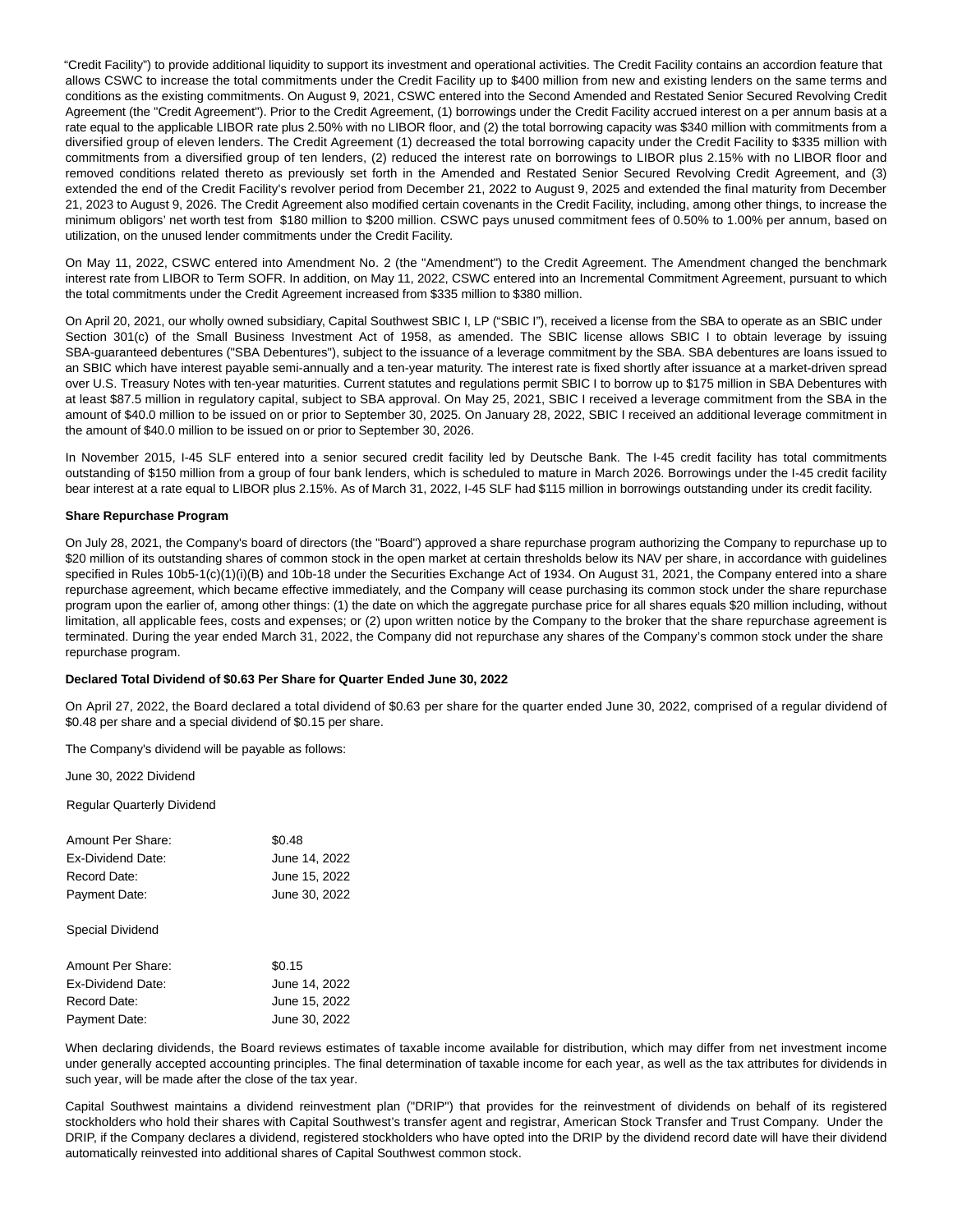#### **Annual Meeting of Shareholders**

The 2022 Annual Meeting of Shareholders of Capital Southwest Corporation will be held virtually on Wednesday, July 27, 2022, at 9:00 a.m. (Central Time).

#### **Fourth Quarter 2022 Earnings Results Conference Call and Webcast**

Capital Southwest has scheduled a conference call on Tuesday, May 24, 2022, at 11:00 a.m. Eastern Time to discuss the fourth quarter 2022 financial results. You may access the call by dialing (866) 502-8274 and using the Conference ID 2688004 at least 10 minutes before the call. The call can also be accessed using the Investor Relations section of Capital Southwest's website at [www.capitalsouthwest.com,](https://www.globenewswire.com/Tracker?data=zw4binioLz6nZpklNre7aASWU9T58pGvpCM-838N7nCOm0d1biRAK_JXah1rgWTxO4ak5e_RW3A1IUtmXnCdS7UBrsWfKyYBUhMuGFIc2QE=) or by using [http://edge.media](https://www.globenewswire.com/Tracker?data=Ckvct4OGW5swYMjUkSvdgVFXsyBIwdzRfiYgh1tgtkOZ8N_f_dRJ12kOwGw7-a2H9SBqRsNvqQzrc4yiEjp6r-SxHcHJcVAQACOC2bHE9UNwQ-m1wn9OkuK_2pM7BkM_gSmWq9UFfuzoA2FHlokMew==)server.com/mmc/p/o5fo9gmv.

A telephonic replay will be available through May 31, 2022 by dialing (855) 859-2056 and using the Conference ID 2688004. An audio archive of the conference call will also be available on the Investor Relations section of Capital Southwest's website.

For a more detailed discussion of the financial and other information included in this press release, please refer to Capital Southwest's Annual Report on Form 10-K for the year ended March 31, 2022 to be filed with the Securities and Exchange Commission and Capital Southwest's Fourth Fiscal Quarter 2022 Earnings Presentation to be posted on the Investor Relations section of Capital Southwest's website at www.capitalsouthwest.com.

#### **About Capital Southwest**

Capital Southwest Corporation (Nasdaq: CSWC) is a Dallas, Texas-based, internally managed business development company with approximately \$937 million in investments at fair value as of March 31, 2022. Capital Southwest is a middle market lending firm focused on supporting the acquisition and growth of middle market businesses and makes investments ranging from \$5 million to \$35 million in securities across the capital structure, including first lien, second lien, and non-control equity co-investments. As a public company with a permanent capital base, Capital Southwest has the flexibility to be creative in its financing solutions and to invest to support the growth of its portfolio companies over long periods of time.

#### **Forward-Looking Statements**

This press release may contain statements that constitute forward-looking, which relate to future events or Capital Southwest's future performance or financial condition, including statements relating to Capital Southwest's investment portfolio and balance sheet capitalization being well positioned for any economic environment moving forward. Forward-looking statements are statements that are not historical statements and can often be identified by words such as "will," "believe," "expect" and similar expressions and variations or negatives of these words. These statements are based on management's current expectations, assumptions and beliefs. They are not guarantees of future results and are subject to numerous risks, uncertainties and assumptions that could cause actual results to differ materially from those expressed in any forward-looking statement. These risks include risks related to: changes in the markets in which Capital Southwest invests; changes in the financial, capital, and lending markets; changes in the interest rate environment; regulatory changes; tax treatment and general economic and business conditions; our ability to operate our wholly owned subsidiary, SBIC I, as an SBIC; and uncertainties associated with the impact from the COVID-19 pandemic, including its impact on the global and U.S. capital markets and the global and U.S. economy, the length and duration of the COVID-19 outbreak in the United States as well as worldwide and the magnitude of the economic impact of that outbreak; the effect of the COVID-19 pandemic on our business prospects and the operational and financial performance of our portfolio companies, including our ability and their ability to achieve their respective objectives, and the effects of the disruptions caused by the COVID-19 pandemic on our ability to continue to effectively manage our business.

Readers should not place undue reliance on any forward-looking statements and are encouraged to review Capital Southwest's Annual Report on Form 10-K for the year ended March 31, 2022 and subsequent filings with the Securities and Exchange Commission for a more complete discussion of the risks and other factors that could affect any forward-looking statements. Except as required by the federal securities laws, Capital Southwest does not undertake any obligation to publicly update or revise any forward-looking statements, whether as a result of new information, future events, changing circumstances or any other reason after the date of this press release.

#### **Investor Relations Contact:**

Michael S. Sarner, Chief Financial Officer 214-884-3829

## **CAPITAL SOUTHWEST CORPORATION AND SUBSIDIARIES CONSOLIDATED STATEMENTS OF ASSETS AND LIABILITIES (In thousands, except shares and per share data)**

|                                                                                     | March 31,<br>2022 |         | March 31,<br>2021 |         |
|-------------------------------------------------------------------------------------|-------------------|---------|-------------------|---------|
|                                                                                     | (Unaudited)       |         |                   |         |
| <b>Assets</b>                                                                       |                   |         |                   |         |
| Investments at fair value:                                                          |                   |         |                   |         |
| Non-control/Non-affiliate investments (Cost: \$721,392 and \$540,556, respectively) | \$                | 747.132 | \$                | 546,028 |
| Affiliate investments (Cost: \$140,911 and \$90,201, respectively)                  |                   | 131.879 |                   | 85.246  |
| Control investments (Cost: \$76,000 and \$72,800, respectively)                     |                   | 57.603  |                   | 57,158  |
| Total investments (Cost: \$938,303 and \$703,557, respectively)                     |                   | 936,614 |                   | 688,432 |
| Cash and cash equivalents                                                           |                   | 11.431  |                   | 31.613  |
| Receivables:                                                                        |                   |         |                   |         |
| Dividends and interest                                                              |                   | 12,106  |                   | 10,533  |
| Escrow                                                                              |                   | 1.344   |                   | 1.150   |
| Other                                                                               |                   | 2,238   |                   | 171     |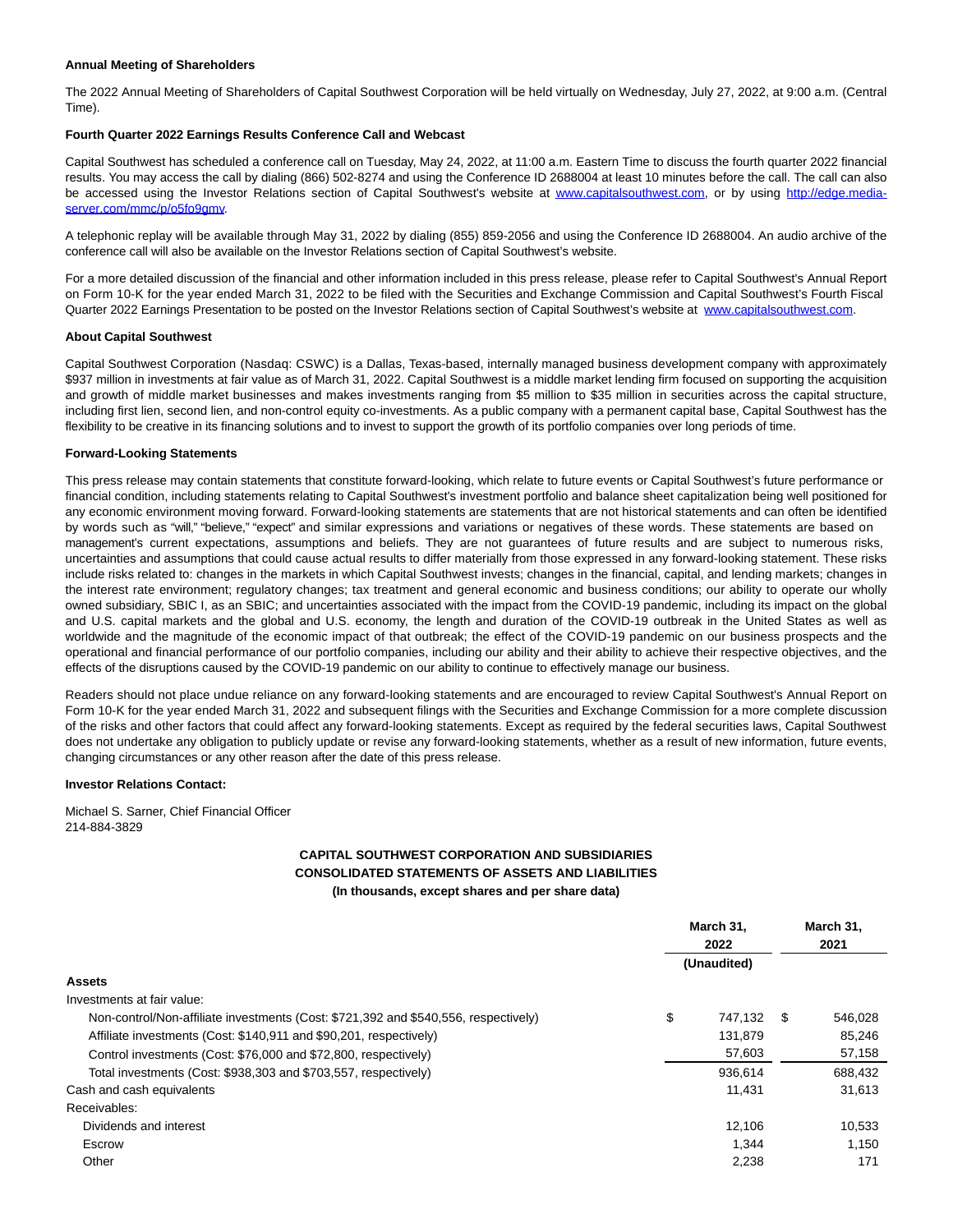| Income tax receivable                                                                      | 158          |      | 155     |
|--------------------------------------------------------------------------------------------|--------------|------|---------|
| Deferred tax asset                                                                         |              |      |         |
| Debt issuance costs (net of accumulated amortization of \$4,573 and \$3,582, respectively) | 4,038        |      | 2,246   |
| Other assets                                                                               | 6,028        |      | 1,284   |
| Total assets                                                                               | 973,957      | S    | 735,584 |
|                                                                                            |              |      |         |
| <b>Liabilities</b>                                                                         |              |      |         |
| SBA Debentures (Par value: \$40,000 and \$0, respectively)                                 | \$<br>38,352 | - \$ |         |
| October 2024 Notes (Par value: \$0 and \$125,000, respectively)                            |              |      | 122,879 |
| January 2026 Notes (Par value: \$140,000 and \$140,000, respectively)                      | 138,714      |      | 138,425 |
| October 2026 Notes (Par value: \$150,000 and \$0, respectively)                            | 146,522      |      |         |
| Credit facility                                                                            | 205,000      |      | 120,000 |
| Other liabilities                                                                          | 14.808       |      | 11,655  |
| Accrued restoration plan liability                                                         | 2,707        |      | 2,979   |
| Income tax payable                                                                         | 1,240        |      | 50      |
| Deferred income taxes                                                                      | 5,747        |      | 3,345   |
| <b>Total liabilities</b>                                                                   | 553,090      |      | 399,333 |

## **Commitments and contingencies (Note 11)**

## **Net Assets**

| Common stock, \$0.25 par value: authorized, 40,000,000 shares; issued, 27,298,032 shares at March 31,                              |           |           |
|------------------------------------------------------------------------------------------------------------------------------------|-----------|-----------|
| 2022 and 23,344,836 shares at March 31, 2021                                                                                       | 6.825     | 5.836     |
| Additional paid-in capital                                                                                                         | 448.235   | 356,447   |
| Total distributable earnings                                                                                                       | (10, 256) | (2,095)   |
| Treasury stock - at cost, 2,339,512 shares                                                                                         | (23, 937) | (23, 937) |
| Total net assets                                                                                                                   | 420.867   | 336,251   |
| Total liabilities and net assets                                                                                                   | 973.957   | 735,584   |
| Net asset value per share (24,958,520 shares outstanding at March 31, 2022 and 21,005,324 shares<br>outstanding at March 31, 2021) | 16.86     | 16.01     |

## **CAPITAL SOUTHWEST CORPORATION AND SUBSIDIARIES CONSOLIDATED STATEMENTS OF OPERATIONS**

**(Unaudited)**

(In thousands, except shares and per share data)

|                                       | Years Ended March 31, |        |    |        |    |        |
|---------------------------------------|-----------------------|--------|----|--------|----|--------|
|                                       |                       | 2022   |    | 2021   |    | 2020   |
| Investment income:                    |                       |        |    |        |    |        |
| Interest income:                      |                       |        |    |        |    |        |
| Non-control/Non-affiliate investments | \$                    | 58,136 | \$ | 42,880 | \$ | 36,843 |
| Affiliate investments                 |                       | 7,122  |    | 6,126  |    | 7,708  |
| Control investments                   |                       |        |    |        |    | 265    |
| Payment-in-kind interest income:      |                       |        |    |        |    |        |
| Non-control/Non-affiliate investments |                       | 2,051  |    | 4,268  |    | 1,251  |
| Affiliate investments                 |                       | 1,160  |    | 3,018  |    | 851    |
| Control investments                   |                       |        |    |        |    |        |
| Dividend income:                      |                       |        |    |        |    |        |
| Non-control/Non-affiliate investments |                       | 1,654  |    | 1,752  |    | 166    |
| Affiliate investments                 |                       | 28     |    | 33     |    | 141    |
| Control investments                   |                       | 6,720  |    | 6,609  |    | 12,136 |
| Fee income:                           |                       |        |    |        |    |        |
| Non-control/Non-affiliate investments |                       | 4,833  |    | 3,233  |    | 1,090  |
| Affiliate investments                 |                       | 494    |    | 122    |    | 143    |
| Control investments                   |                       |        |    |        |    | 1,359  |
| Other income                          |                       | 17     |    | 21     |    | 86     |
| Total investment income               |                       | 82,215 |    | 68,062 |    | 62,039 |
| Operating expenses:                   |                       |        |    |        |    |        |
| Compensation                          |                       | 8,838  |    | 7,756  |    | 7,310  |
| Share-based compensation              |                       | 3,585  |    | 2,944  |    | 2,853  |
| Interest                              |                       | 19,924 |    | 17,941 |    | 15,836 |